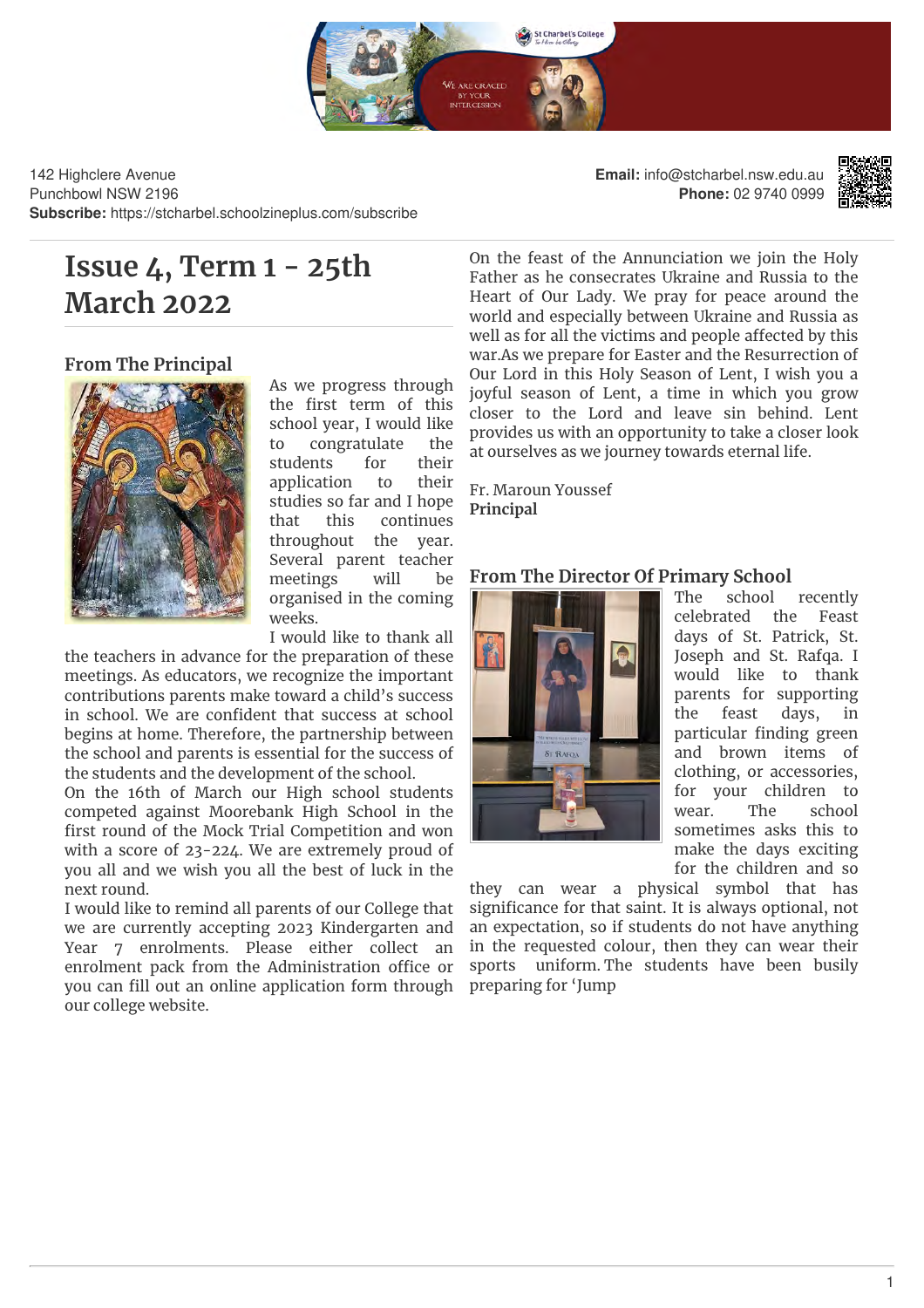Rope for Heart' with the support of Mr. Ryan. The 'Jump Off' is next Wednesday: thank you for your generosity and support of the day. It is an important fundraiser for the school with the money going to a worthy cause, as well as improving the students' fitness and skipping skills. Information will be going home soon regarding the Parent/Teacher Interim Interviews. Parents will have the option of either having a virtual Zoom meeting on the evening of Thursday 7 April or a face-to-face meeting on the school campus on the morning of Friday 8 April. Exact times and details about booking interviews will be in the information sent home.

Please remind your children to bring their raincoats and/or umbrellas on rainy days. There has been exceptional rain this year and once students are dropped off at school, they need to walk across the campus to reach the Primary building, and are often soaked by the time they reach the shelter. As well, classrooms are scattered across the campus and students need to make numerous trips across campus throughout the day in order to reach the toilets and facilities such as the Library, hall and teaching rooms for specialist classes. So, it is essential that students have wet weather gear to protect them from the elements.

Ms Maree Kelly **Director of Primary School**

#### **Stations Of The Cross**

During this Lenten season, the students have engaged in many activities to make this great season more meaningful. As prayer is one of the pillars to grow in faith during lent, every Friday, High School and Upper Primary students have been invited to join in praying the Stations of the Cross with our Chaplain, Father Youhanna. This is prayed every Friday in the Maronite church during Lent as a reminder of our Lord's sufferings and crucifixion. The attendance and participation amongst the students has been inspirational!

Miss Emma Partridge **Primary Religious Education Coordinator** 



#### **From The Primary School**

Our Stage Three students have been participating in the Year 10 PASS Program in the high school. This required the Year 10 students coaching and teaching our primary students through basketball drills and skills. Students were engaged, enjoyed working with the older students and were encompassing great team work skills. The high school students thoroughly enjoyed being able to teach the primary students and their confidence grew throughout the weeks.

Mrs Shannon Pappasavvas **Stage 3 Coordinator** 

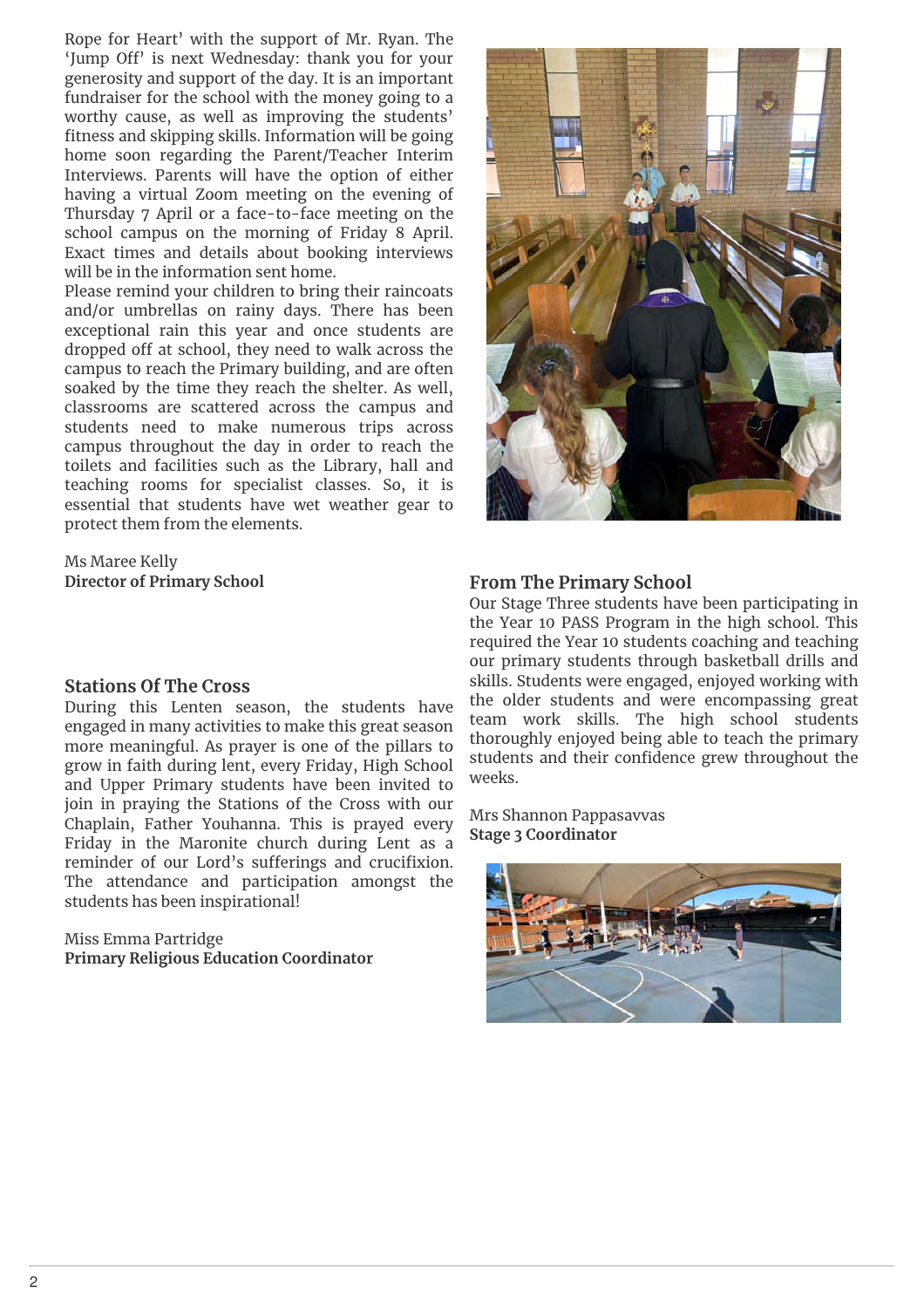





#### **From Year 5**

On Monday the 21st March, the Year 5 students participated in an Incursion called 'Science Animated' run by the Field of Mars Environmental Education Centre. The whole day event began with students looking for insects in the school grounds and examining them with a microscope. Students applied their knowledge of adaptations from Science this term to identify the adaptations of their insect or another small animal of their choice. Working in pairs or groups of three, students used plasticine and other craft materials to create a model of their animal, then used the iPads to create a stop motion animation of their animal's features, habitat and adaptations. It was a great day and an excellent opportunity for students to engage in digital technologies and explore what creatures live in the environment around them.





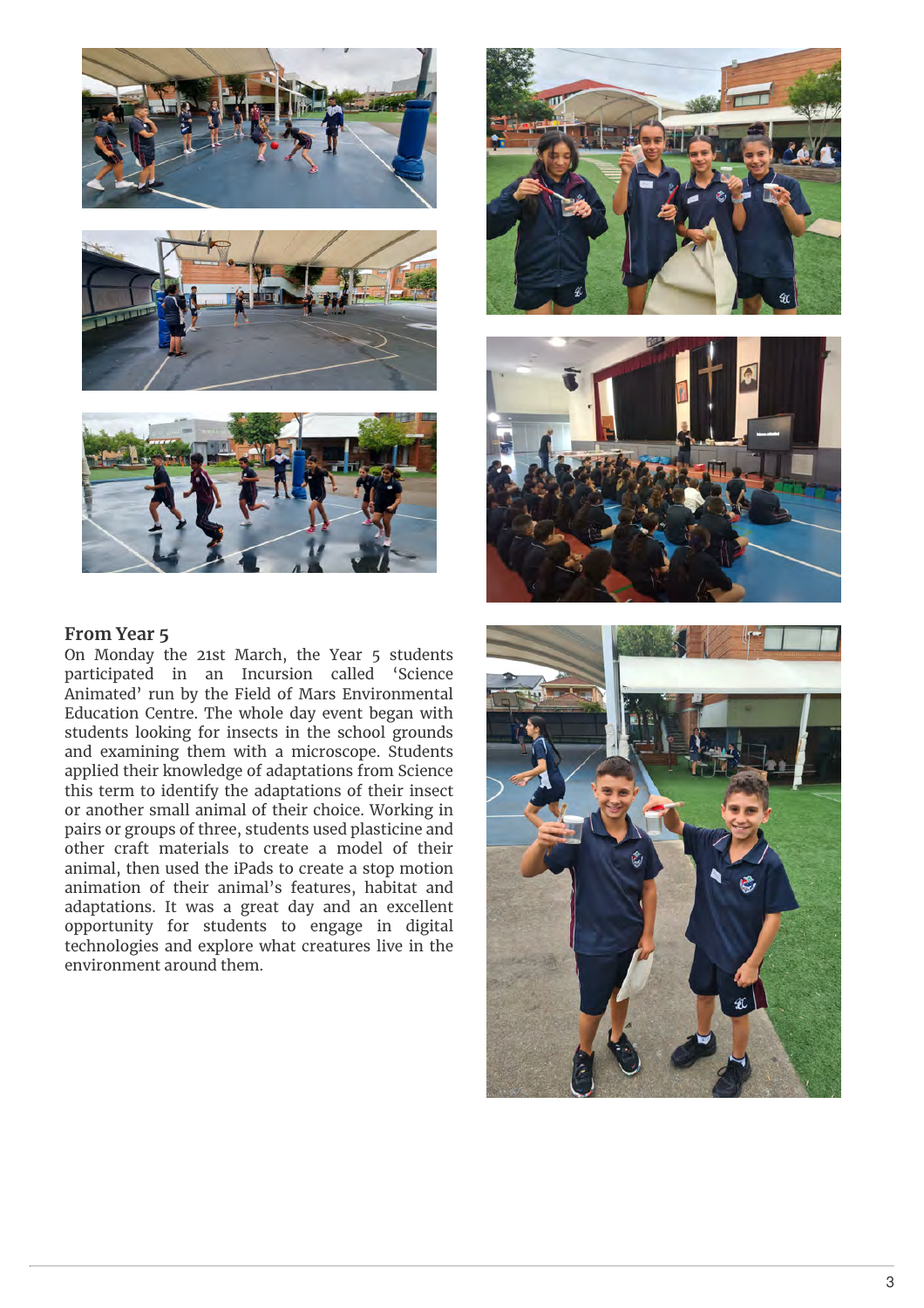

# **From the Primary School Sports Coordinator** Dear Parents / Guardians,

The Jump Rope for Heart program for 2022 is coming to a close. On Wednesday 30 March we will be holding our Jump Off Day. This will be an opportunity for the students to come together and participate in some skipping activities, show off their new skills and celebrate the conclusion of the program.

The Students will come to school in their sport uniform with a splash of red - (red shirt, ribbon, hat etc).

All online donations will need to be finalised on that day. If you would like to make a cash donation, involved are: please put the money in a zip lock bag or plastic bag with the name and class of the student visible and your child can bring it in and give it to Mr Ryan. Thank you for your support and generosity!

Mr Matthew Ryan **Jump Rope for Heart Coordinator**

**From 4M** Happy St Patricks day !

On the 17th March 2022 4M watched a power point about St Patrick. We learnt that he had a deep faith in God and Spread the word of God around Ireland. They then completed an art activity on St Patrick.





### **Sawt El Ghad Student Media Group**

St. Charbel's College Board member and Senior Executive at World Media, Tony Ishak, has invited students in Years 9 through 12 to participate in an exciting media production opportunity.

During Sport each week, a group of 12 students across years 9 to 12 work with Tony to develop shortform audio and visual programming for the Sawt El Ghad platform of World Media. The students Mary Tarabay, Michael Hwaylo, Marie-Isabelle Succar, Joyce Boutros, Charbel Dagher, Patrick Habib, Jamie Chidiac, Robert McMasters, Slim Torbey, Thomas Ayoub, Celine Iskander, Joy Mahfoud, Maria Zouein, and Danielle Chalita.

In the first few weeks, students brainstormed ideas for possible programs. They had a great time integrating academic, personal and current events knowledge to come up with catchy, relevant topics and questions. They have honed their research skills, remembering from their past schoolwork how to determine the reliability of sources.

Last week, students had their first hands-on production experience. Celine Iskander interviewed several Year 1 students, to get some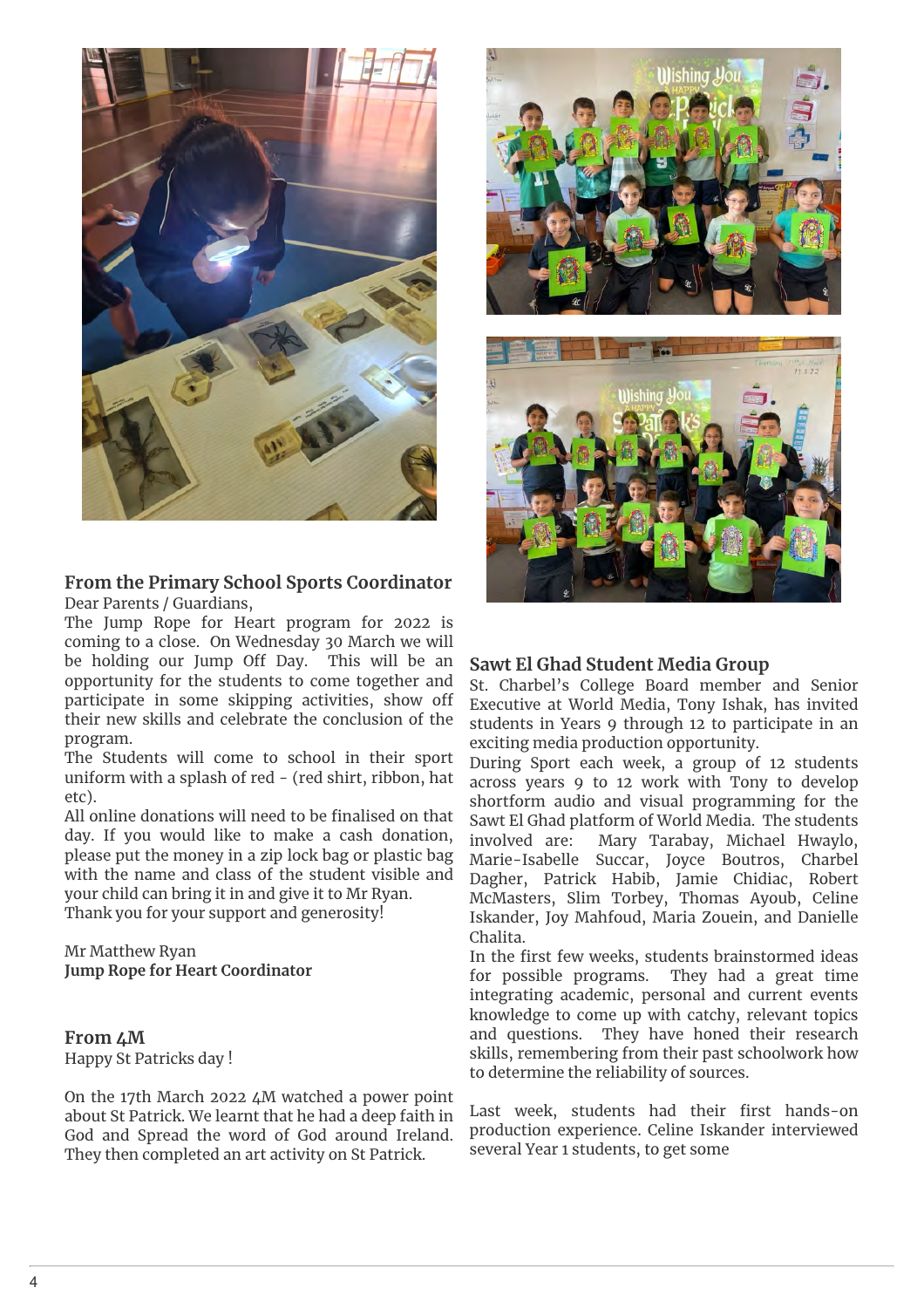practice with interview skills. Charbel Dagher had a chance to operate the camera, and the other students learned how to keep young children quiet and happy while their peers were being interviewed. Students will eventually get more hands-on production experience at the Radio Sawt El Ghad Studios in Burood.

Mrs Jennifer Fletcher **Head Of English**



*The group researches and brainstorms to develop suitable programming topics.*



*Year 12 student Celine Iskander pre-interviewing Year 1 students.*



*Tony Ishak coaches Celine Iskander on interviewing skills while the production team looks on.*

# **From Year 9**

Dear All, The Church celebrates the Feast day of St. Rafka on Wednesday, 23 March 2022.

As part of the day's celebrations, students were invited to wear a RED item with their sports uniform. The day started with a whole school assembly which honored St Rafka. Students participated in class activities throughout the day to further engage with the life of St. Rafka.

Gold coin donations were collected on the day which will go towards the Lebanon Family Appeal fundraiser organised by Year 9.

Thank you all for your donations.

Mrs Andrea Panteli **Year 9 Coordinator**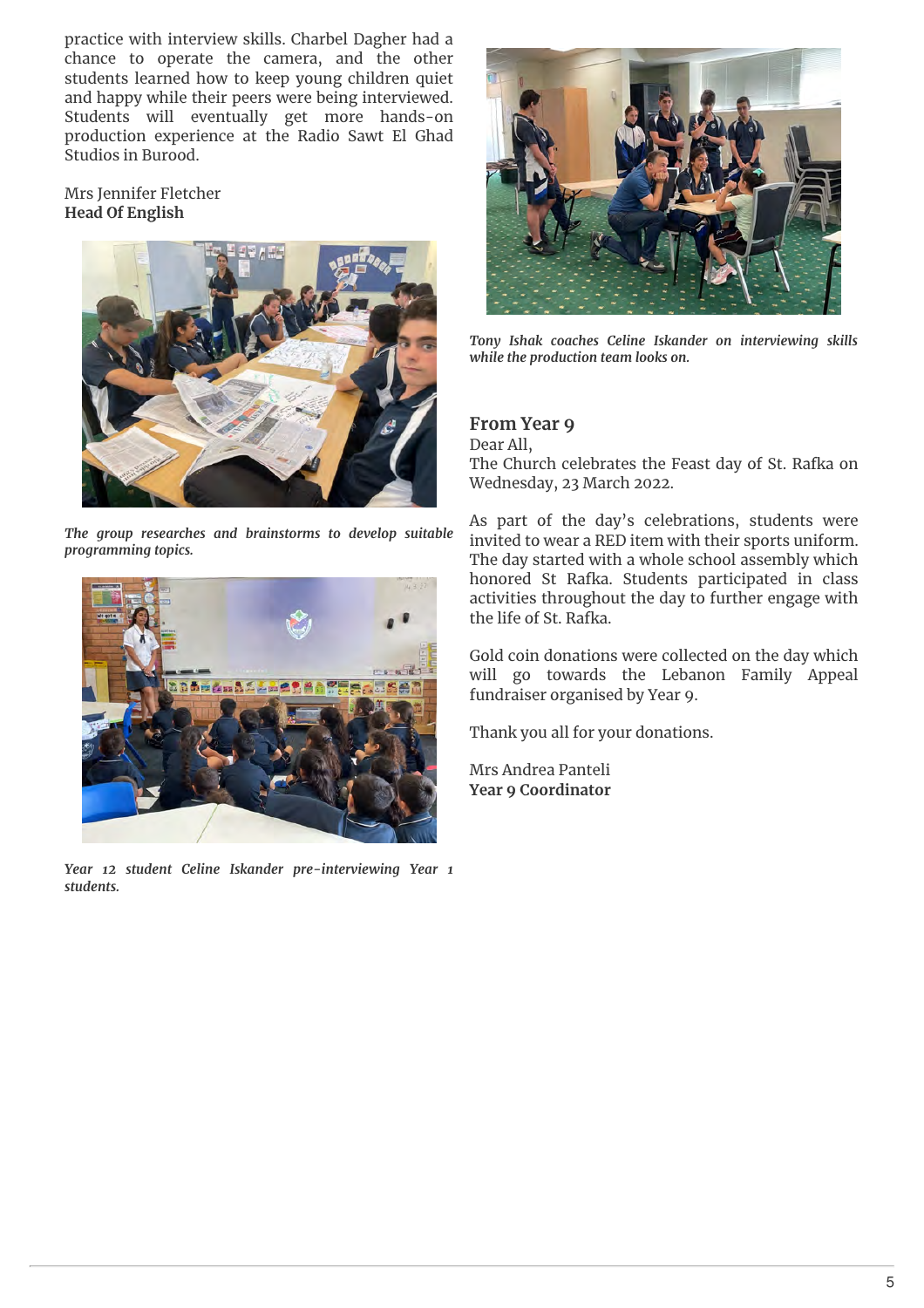



### **From The High School History Department**

This term we learned about Feudal Japan. Miss Gee made us do a play about Feudal Japan, then another one about the tea master and the samurai. Miss Gee has a reward system for when we got an answer

correct. Can you guess what it is? ...... it's lollies!! We watched videos about the Japanese emperor and role played in groups of  $\angle$ . ! The class would get excited when Miss Gee walks in with her lolly jar filled with Zappos and Lollipops. We roleplayed the Tea in Japan Ceremony. I was the Tea Master, Rimon was the Emperor and Christian was the Narrator. Miss Gee would give us a Redskin or a lollipop. If their husband were to die they could marry again or become a Buddhist nun. We also learned about the Bushido code and what it meant for the Samurai to honor. We also had the opportunity to create props, mainly sword making, when learning about the Feudal System in Japan. Ms. Gee took a class pic of us all working together.

Thank you, Ms. Gee.

Christian Harb, Rimon Hadchiti & Sebastian Ghostin **Year 8 History Students**





### **From The TAS Department**

With Term One well and truly underway, teachers and students from the CA TAS are

already deep into their work. All excursions and activities are back and HSC studentshave begun and are engaged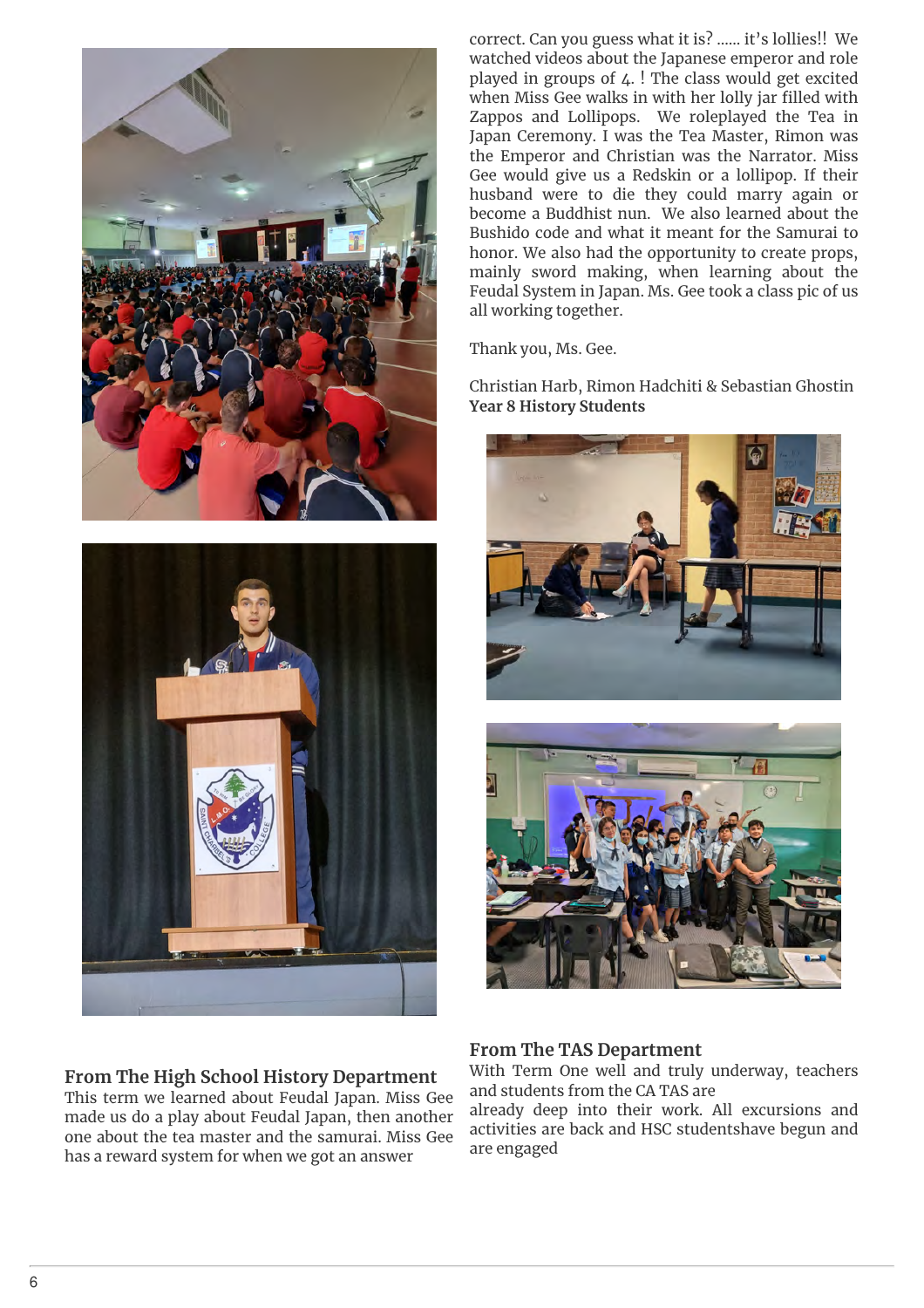with their major projects.

Excursions are back, Textiles students in year 9-12 visited the Embroiderers Guild at Gallery 76 in Concord, for the "Texstyle" and "Wild Wool " exhibitions. The major works featured were from Textiles and Design students around NSW. Students were amazed at the quality and creativity displayed in the work and the resilience of students who were completing them in lockdown. Our students were lucky to chat with members of the Embroiderers Guild and look through beautiful books in their library. Attached are some photos of our students during the exhibition.

Year 9 Textiles are learning to use the sewing machine and producing a bag with techniques such as tie dye and embroidery. Year 10 textiles are learning about sustainability and upcycling, making new items out of old items and to be more sustainably minded, responsible consumers. Food Technology students have been busy learning new techniques and an array of healthy recipes. Year 8 are learning where their food comes from in Food and Agriculture and preparing healthy meals using fresh produce. Year 10 are experimenting and preparing for their first practical assessment of the year. Year 11 produced scrumptious Nasi Goreng today as they explore Food availability and selection. Enjoy the photos attached of the finished products. As I write the article, the sound of beautiful music is heard from upstairs.

Year 12 Music students are practising for their assessment. The flute, piano and vocals are among the beautiful sounds that could be mistaken to come from professional musicians or orchestra. Two of the students are photographed during the assessment preparation. A wonderful example of what is to come in their HSC practical exam. Year 7 and 8 continue to develop knowledge of music and learn to play the keyboard and piano while learning to analyse music and styles. Year 8 are working digitally to compose a rap, can't wait to hear the end results.

Art students have been printing and sculpting their way through the term. Year 8 Art are making scrumptious food inspired sculptures. The items look so good, they are almostedible. Year 7 Patterns in nature linocuts are looking like a real Margaret Preston print. Students are really enjoying the experience. Year 9 Art students are well in their element and immersed in sculpting a human bust (head and shoulders) from clay. Year 10 art students are flourishing through drawing the human figure and observing artists and their portrayal of the human figure. Our practising art students are out and about during sport, in the playground

painting and spreading design and colour. Look out for some spectacular work that will pop up around the school.

Year 10 Industrial technology learnt to use the lathe and turned a delicate wooden pen. They are also making a stool and adding upholstery to complement the finished product. It looks beautiful! Year 9 are making a chopping board and learning to use hand tools. Year 11 and 12 Industrial Tech are currently developing their skills in the portfolio and design and manufacture of their timber products. They were part of an incursion/ seminar to assist in portfolio development.

Students in IST are learning about the internet, and arti
cial intelligence. IPT are developing databases and information systems, and learning Project Management techniques. The IST and IPT students might look like they are playing computer games but don't be fooled. These students will be the next generation of tech experts, some with dreams to work with NASA.

In the coming weeks, Art students will be visiting Art Express to view the HSC Art major projects at the Art. Music students will be involved in an exciting interactive band incursion. More details to follow. Please enjoy the photos of our students designing and making.

Mrs Mary-Rose Maatouk **Head Of TAS**



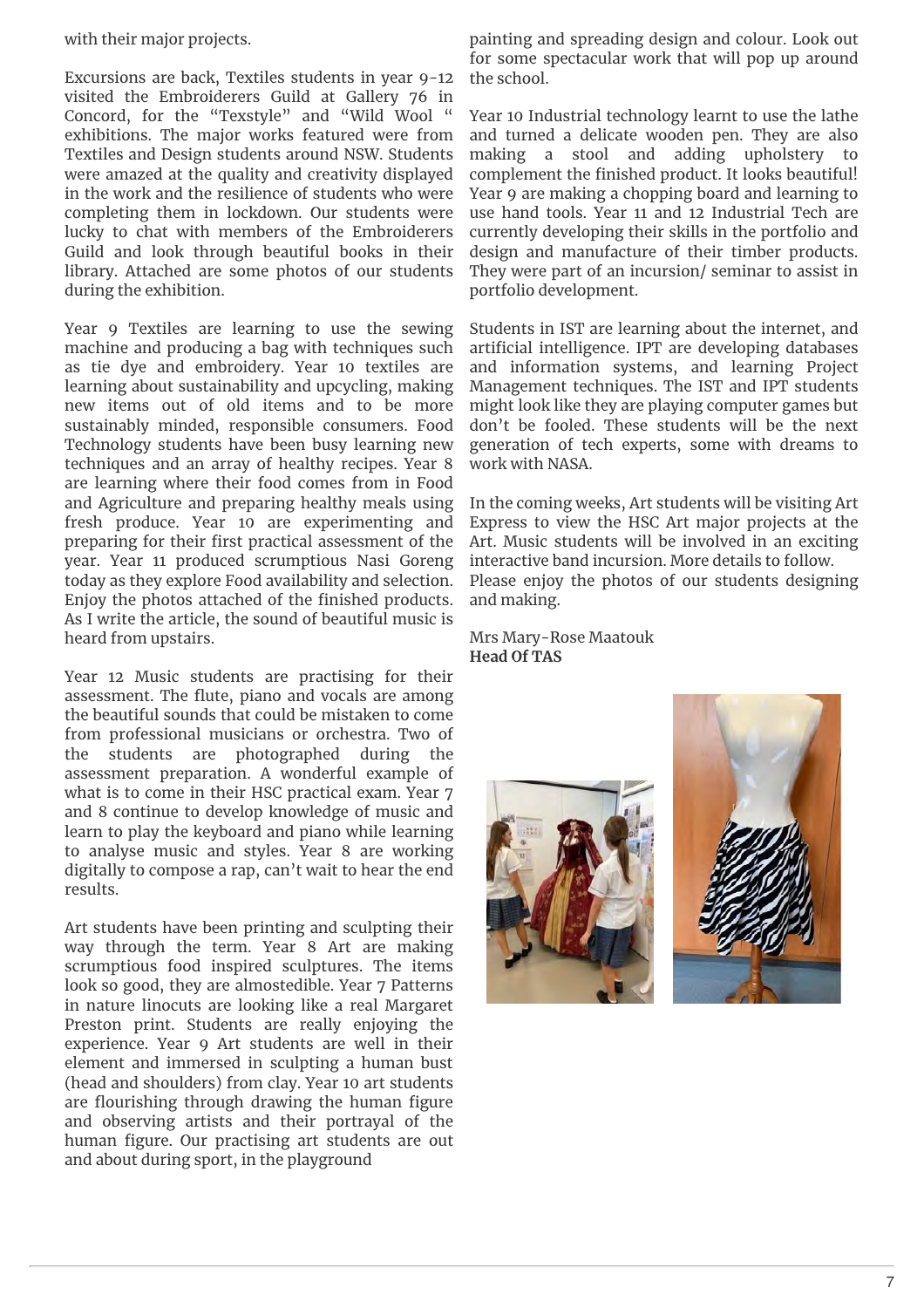





The Easter holidays provide a wonderful opportunity to share in the reading journey of your child. Reading aloud is the foundation for the development of literacy. You can read with your child at any age and stage of their schooling.

•Ask your child to read you a chapter of a current book they are reading. Then read them a chapter in return.

•Visit your local public library together in the holidays. Choose a book together that you would like to read aloud and read for ten minutes each day.

•Show interest in what your child is currently reading and ask them to tell you what is happening in the story.

•Model good reading habits at home. Read the Bible, a prayer, a newspaper, a novel, or a recipe with your child. Reading in Arabic is equally as important as reading in English. Celebrate living in a bilingual household!

•Read the Easter Story together and share with your child what Easter means to you.

May God Bless all of our Community during this very special time of the year.

### **The Hidden Treasure**

St Charbel's Parish in collaboration with St Charbel's College would like to invite you to

### **From The Library**

In March we celebrate the Feast Day of St Rafqa, a much loved Saint here at the College. St Rafqa was a Nun in the Lebanese Maronite Order. She devoted her life to Jesus and placed great value on learning and study. St Rafqa endured tremendous physical pain, but her life was one of deep contemplation and productivity. Even when almost completely paralysed, St Rafqa used her hands to knit socks. We have much to learn from the life of this courageous Saint.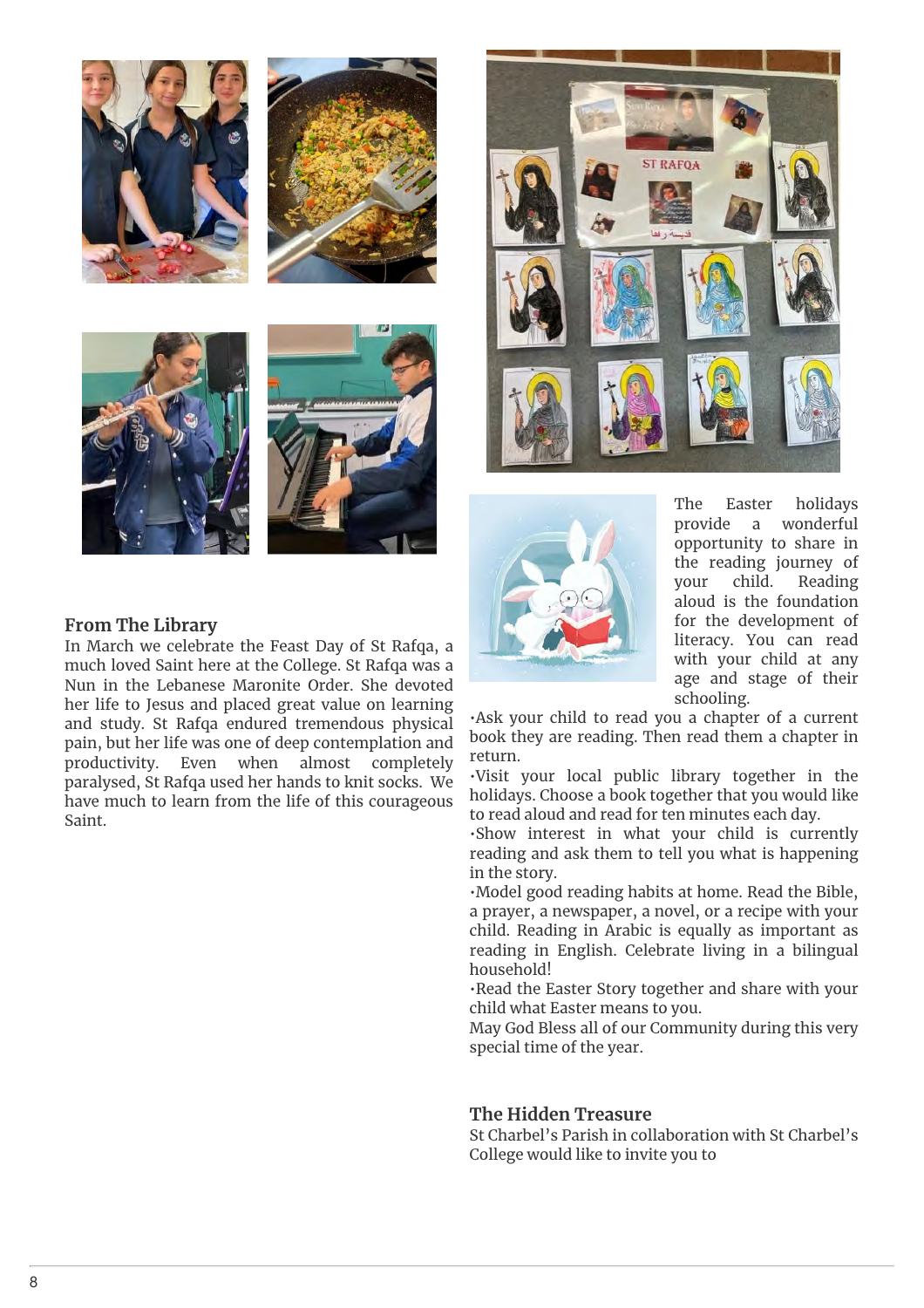attend A Journey with Christ's Passion through classical music on the 1st April 2022 at 8pm..Please come and encourage one of our own the talented Violinist Dominic Azzi.



# **Enrolment Reminder for 2023**

REMINDER - 2023 Enrolments for Kindergarten and Year 7 are now open

2023 Enrolments will close on Thursday 7 April 2022 Please either collect an enrolment pack from the Administration Office or click on the 'enrol now' button below

https://enrol.stcharbel.nsw.edu.au/enrolment.../star t



**From The High School Learning Support**

# **From The Careers Department**

Please navigate through the College's Library webpage to explore Career options with your children. Please feel free to contact me via the school office or email if there are any Careers related issues you would like to discuss.

#### Careers in the Spotlight

How to become a Meteorologist

Meteorologists are weather specialists, using science and algorithms to predict weather patterns and events. They track local weather, measuring things such as rain levels and wind, as well as larger weather events, such as heat waves and cyclones. They also provide advice and forecasting before and during natural disasters.

If you have a passion for science and maths, are a great problem solver, and want a job that can be unpredictable and varied, becoming a Meteorologist could be right up your alley.

About you:

- Excellent problem solver
- Analytical with great maths skills
- Great tech skills
- Adaptable and flexible
- Fantastic communicator
- Curious and inquisitive
- Can work in teams and alone

#### The job:

- Studying the physics and dynamics of the atmosphere
- Tracking developing weather systems and events
- Gathering data on weather conditions and making predictions

• Providing weather forecasts to the media and public

• Forecasting both short- and long- term weather patterns

• Deploying technology, such as radars and satellites, to obtain data

• Advising governments on disaster prevention and preparedness

Researching larger climate events, such as climate change

Studying old meteorological data to find trends and patterns

Meteorologists are most in demand in these locations:

This is a small occupation, with only around 680 people working as Meteorologists in Australia in 2016 (source: labourmarketinsights.gov.au). Demand for Meteorologists is highest in Victoria, Tasmania, the Northern Territory, and the ACT. Most Meteorologists work in the Professional, Scientific and Technical Services industry.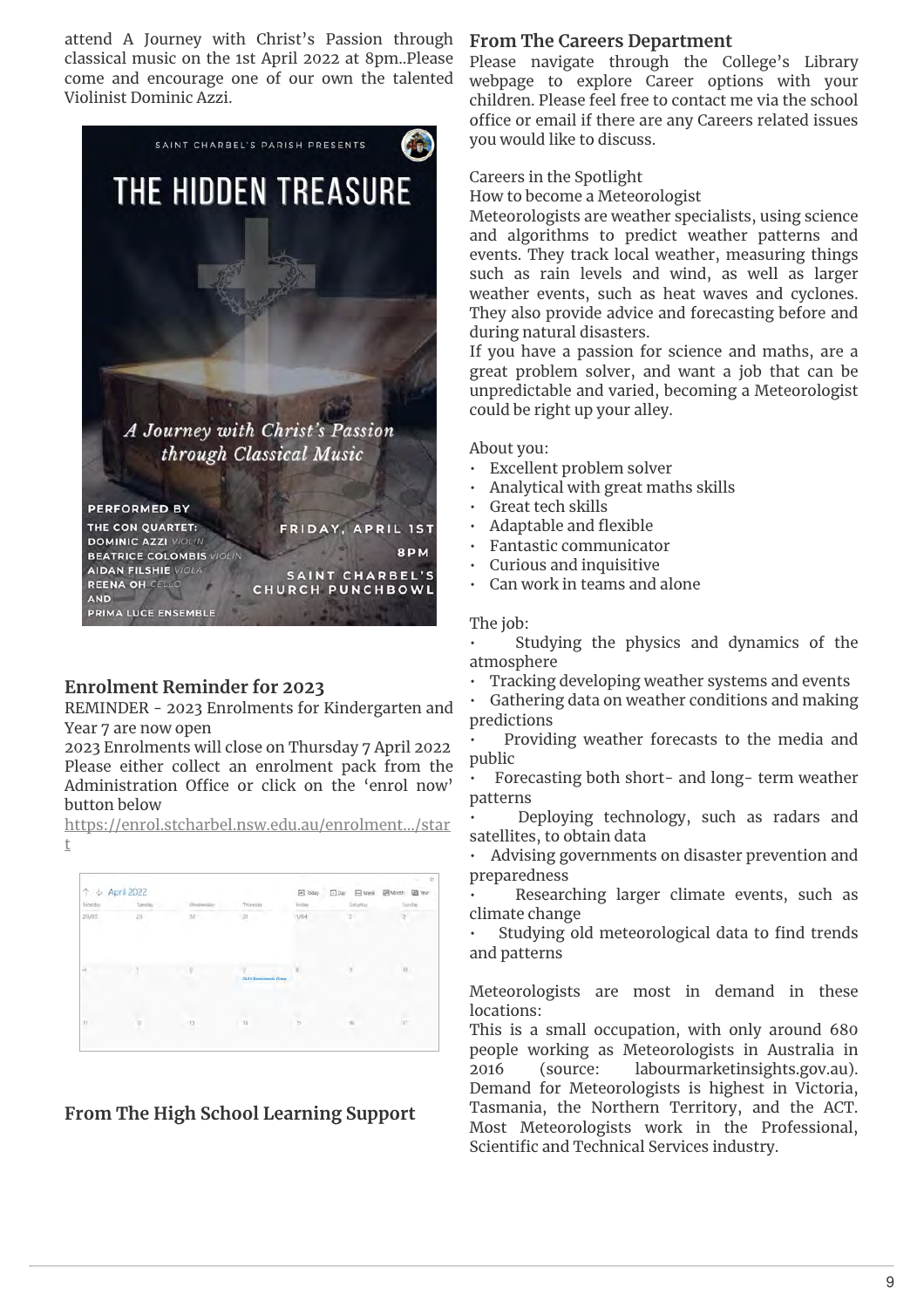How to become a Meteorologist in AustraliaTo work life is like. If you don't know anyone, see if you can as a Meteorologist, you will need at minimum an undergraduate quali
cation in Science, Physics, or Meteorology.

Step 1 – Complete Year 12 with a focus on English, Maths, and Physics.

Step 2 – Complete a relevant undergraduate degree. Some examples include:

• Bachelor of Science, majoring in Physics or Atmospheric Science

• Bachelor of Mathematics

Step 3 – Consider upskilling with a postgraduate quali
cation, such as a Graduate Diploma in Meteorology.

Step 4 – Find work as a Meteorologist.

Step 5 – Continue building on your skills throughout your career.

Frequently Asked Questions (FAQs)

What do Meteorologists do?

Meteorologists are responsible for predicting and tracking weather events and systems of all kinds, including rain and thunderstorms, cyclones, tornadoes, fires, extreme winds, and more.

What options are there for career progression? You will probably start out as a Junior Meteorologist, working under the supervision and guidance of more experienced workers, before working your way up into senior roles. Eventually you might like to move into roles in research, or even education.

Do I need to go to university to become a Meteorologist?

Yes, you will most likely need a university-level qualification to find work as a Meteorologist in Australia.

#### Where do Meteorologists work?

Meteorologists can work in a variety of different settings, including for government agencies, notfor-profit companies, science and research labs, and even in some private settings. They can also work in more community-focused roles, educating the public on disaster preparedness.

What are 3 things I can do right now to help me become a Meteorologist?

If you're in high school and you'd like to find out if a career as a Meteorologist is right for you, here's a few things you could do right now:

1. Consider taking short courses and workshops in Meteorology, such as the Introduction to Meteorology from the BoM.2. See if you can find work experience in a science- or weather-related setting. This will help you see if you might enjoy the work, and can help you start building important contacts for the future.3. Talk to a Meteorologist to see what a day in their

watch videos or documentaries about a career in science or weather.

#### Happy Careers Searching

Mrs Dianna Chedid **Careers Coordinator**



# **Upcoming Events**

#### **Wednesday 30th March**

K-6 Jump Rope for Heart- Jump off Day

**Friday 1st Arpil** 

Year 3 Holy Communion Retreat to Appin

Year 9 Spirituality day

Year 10 RYDA Road Safety Excursion

**Monday 4th April** 

Year 10 Wheel Chair Basketball Incursion